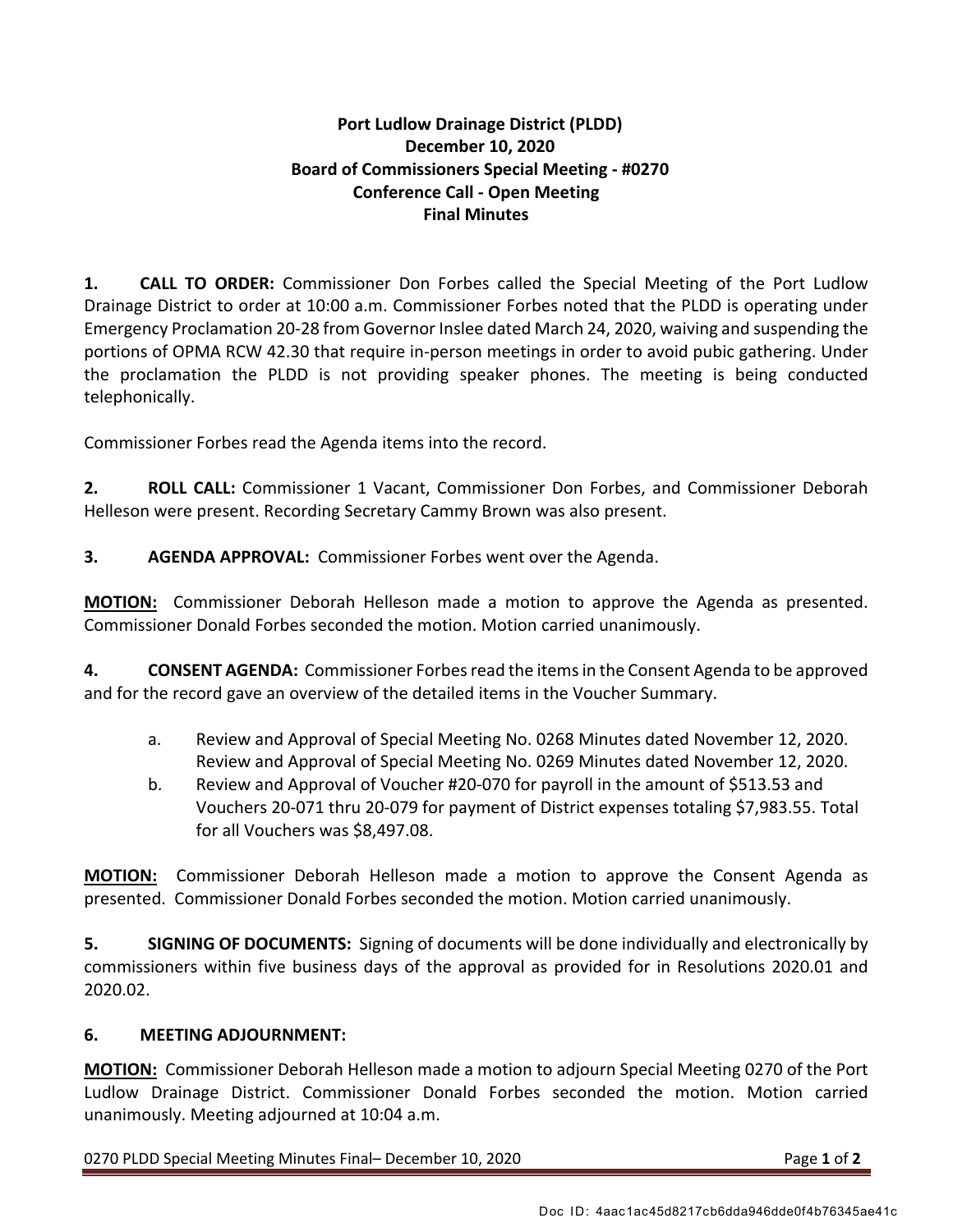## Minutes prepared by Cammy Brown, Recording Secretary

Approved:

 $\overbrace{\phantom{xxxxx}}$  ,  $\overbrace{\phantom{xxxxx}}$  ,  $\overbrace{\phantom{xxxxx}}$  ,  $\overbrace{\phantom{xxxxx}}$  ,  $\overbrace{\phantom{xxxxx}}$  ,  $\overbrace{\phantom{xxxxx}}$  ,  $\overbrace{\phantom{xxxxx}}$  ,  $\overbrace{\phantom{xxxxx}}$  ,  $\overbrace{\phantom{xxxxx}}$  ,  $\overbrace{\phantom{xxxxx}}$  ,  $\overbrace{\phantom{xxxxx}}$  ,  $\overbrace{\phantom{xxxxx}}$  ,  $\overbrace{\phantom{xxxxx}}$  ,  $\overbrace{\phantom{xxxxx}}$  ,  $\overbrace{\phantom{xxxxx}}$ 

01 / 14 / 2021

Commissioner Don Forbes, Chair Date

 $\overbrace{\phantom{xxxxx}}$ 

01 / 14 / 2021

Commissioner Deborah Helleson Date

*The Port Ludlow Drainage District (PLDD) meeting minutes are recorded and posted on the website.*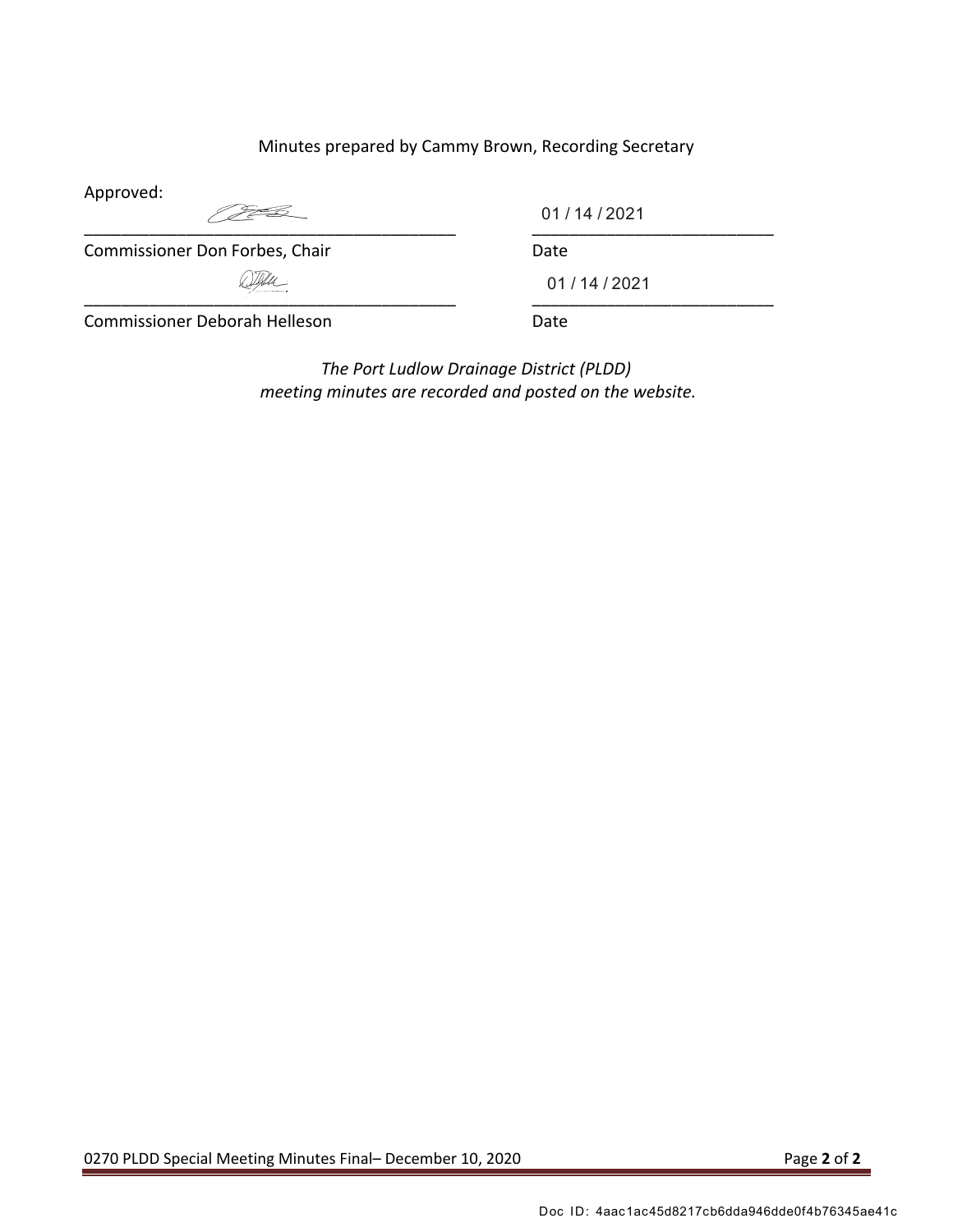# PLDD Voucher Summary for Fund #695 001 010

#### Date December 10, 2020 – Meeting #0270

| Voucher                                                | Vendor                                                                                | Vendor       | Account to be Charged | Amount    | <b>Total Voucher</b> |
|--------------------------------------------------------|---------------------------------------------------------------------------------------|--------------|-----------------------|-----------|----------------------|
| Number                                                 | <b>Services</b>                                                                       | Number       | (BARS)                |           | Amount               |
| 20-070                                                 | Mary Paxton - Employee Payroll<br>Hours worked October 14 thru November 6, 2020       | PA912        | 53150.10.0010         | \$513.53  | \$513.53             |
| Payroll Subtotal \$513.53                              |                                                                                       |              |                       |           |                      |
| 20-071                                                 | Gray & Osborne, Inc.                                                                  | GR300        | 53150.41.0010         | \$362.90  | \$1281.97            |
|                                                        | General Engineering, budget assistance and project review<br>thru Nov 7, 2020         |              | 53150.41.0050         | \$362.90  |                      |
|                                                        |                                                                                       |              | 53150.41.0020         | \$556.17  |                      |
| 20-072                                                 | Deborah Helleson - Compensation Meeting Q4, 2020                                      | <b>HE267</b> | 53150.10.0020         | \$360.00  | \$360.00             |
| 20-073                                                 | Don Forbes - Compensation Meetings, Q3 & Q4 2020                                      | FO011        | 53150.10.0020         | \$684.00  | \$684.00             |
| 20-074                                                 | Peninsula Legal Secretarial<br>Meetings, minutes, 11/09 thru 11/23, 2020 Statement 11 | PE410        | 53150.41.0160         | \$175.00  | \$175.00             |
| 20-075                                                 | Falge Financial, Inc.<br>Bookkeeping services; November 2020 #2831                    | <b>FA138</b> | 53150.41.0150         | \$180.00  | \$180.00             |
| 20-076                                                 | Yarddogs Landscaping, Inc<br>Maintenance thru November 2020                           | YA700        | 53150.31.0030         | \$1542.62 | \$1542.62            |
| 20-077                                                 | Ogden Murphy Wallace,<br>Legal services thru October 31, 2020 Invoice 845060          | OG400        | 53150.41.0100         | \$2109.60 | \$2109.60            |
| 20-078                                                 | SeaWing Designs Website hosting '21; and maint. Q1, '21                               | SE032        | 53150.47.0000         | \$971.76  | \$971.76             |
| 20-079                                                 | State Auditor's Office - Assessment Audit 2020                                        | ST390/695    | 53150.48.0030         | \$678.60  | \$678.60             |
| Vouchers for supplies and services subtotal \$7,983.55 |                                                                                       |              |                       |           |                      |
| Total                                                  |                                                                                       |              |                       |           | \$8,497.08           |

| I, the undersigned do hereby certify under penalty of perjury, that the                                                                                |  | <b>Commissioners Signatures</b> |                |  |
|--------------------------------------------------------------------------------------------------------------------------------------------------------|--|---------------------------------|----------------|--|
| materials have been furnished, the services rendered or the labor performed<br>as described herein, and the claim is a just, due and unpaid obligation |  |                                 |                |  |
| against the district herein and that I am authorized to authenticate and                                                                               |  |                                 |                |  |
| certify to said claim.<br>SUBSCIBED THIS 10th DAY OF December 2020                                                                                     |  |                                 |                |  |
|                                                                                                                                                        |  |                                 |                |  |
|                                                                                                                                                        |  |                                 | 12 / 10 / 2020 |  |
|                                                                                                                                                        |  |                                 |                |  |
|                                                                                                                                                        |  |                                 |                |  |
| <b>APPROVED</b>                                                                                                                                        |  |                                 | 12 / 10 / 2020 |  |
| Port Ludlow Drainage District                                                                                                                          |  |                                 |                |  |

Pt B